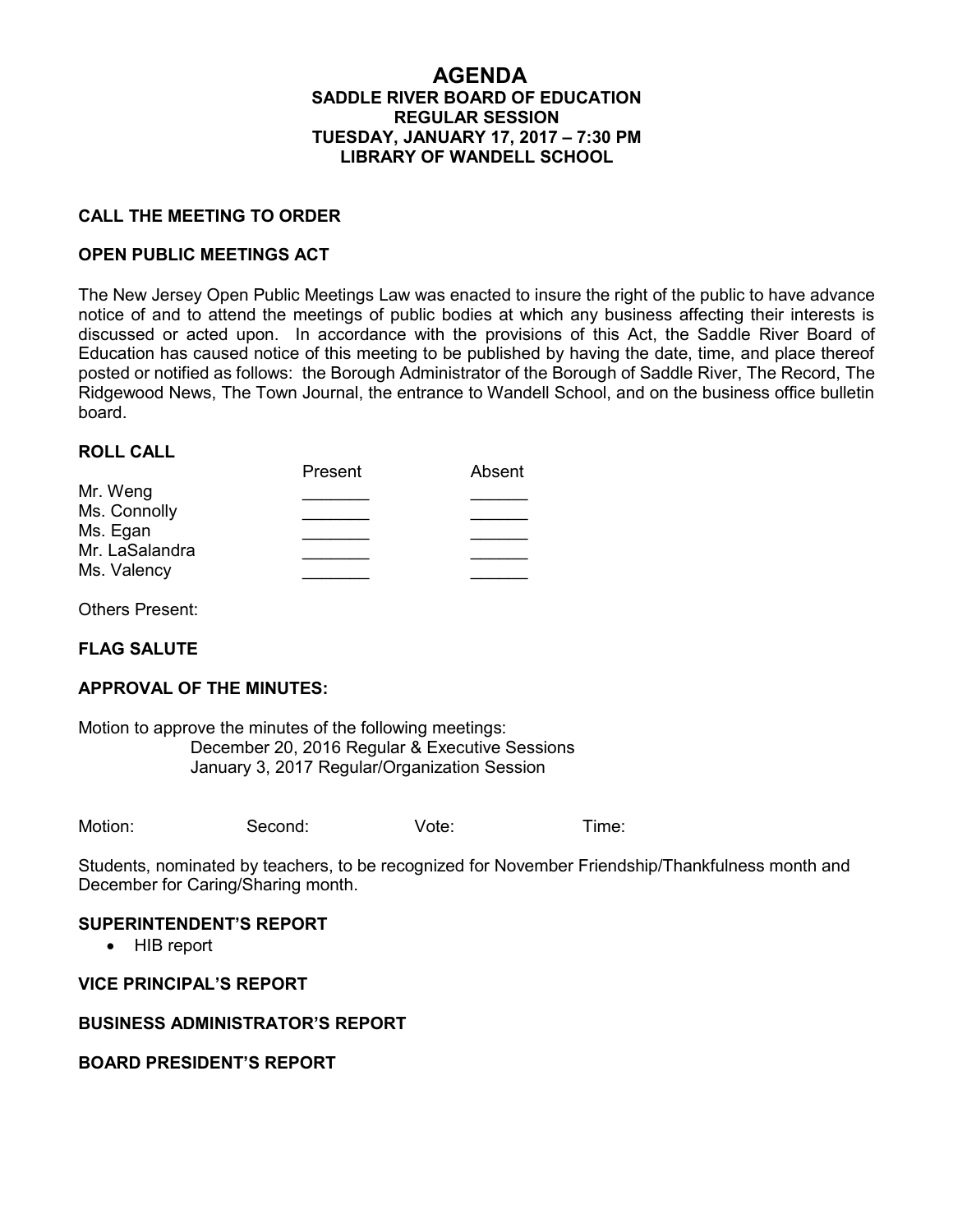# **MEETING OPEN TO THE PUBLIC FOR DISCUSSION OF AGENDA ITEMS ONLY**

Anyone addressing the board will be limited to 3 minutes. Time allotted for discussion is 30 minutes.

## **AGENDA ITEMS AS PER ATTACHED**

# **COMMENTS BY THE PUBLIC ON NON-AGENDA ITEMS**

Anyone addressing the board will be limited to 3 minutes. Time allotted for comments is 30 minutes.

### **MOTION TO ADJOURN MEETING**

Motion: Second: Vote: Time: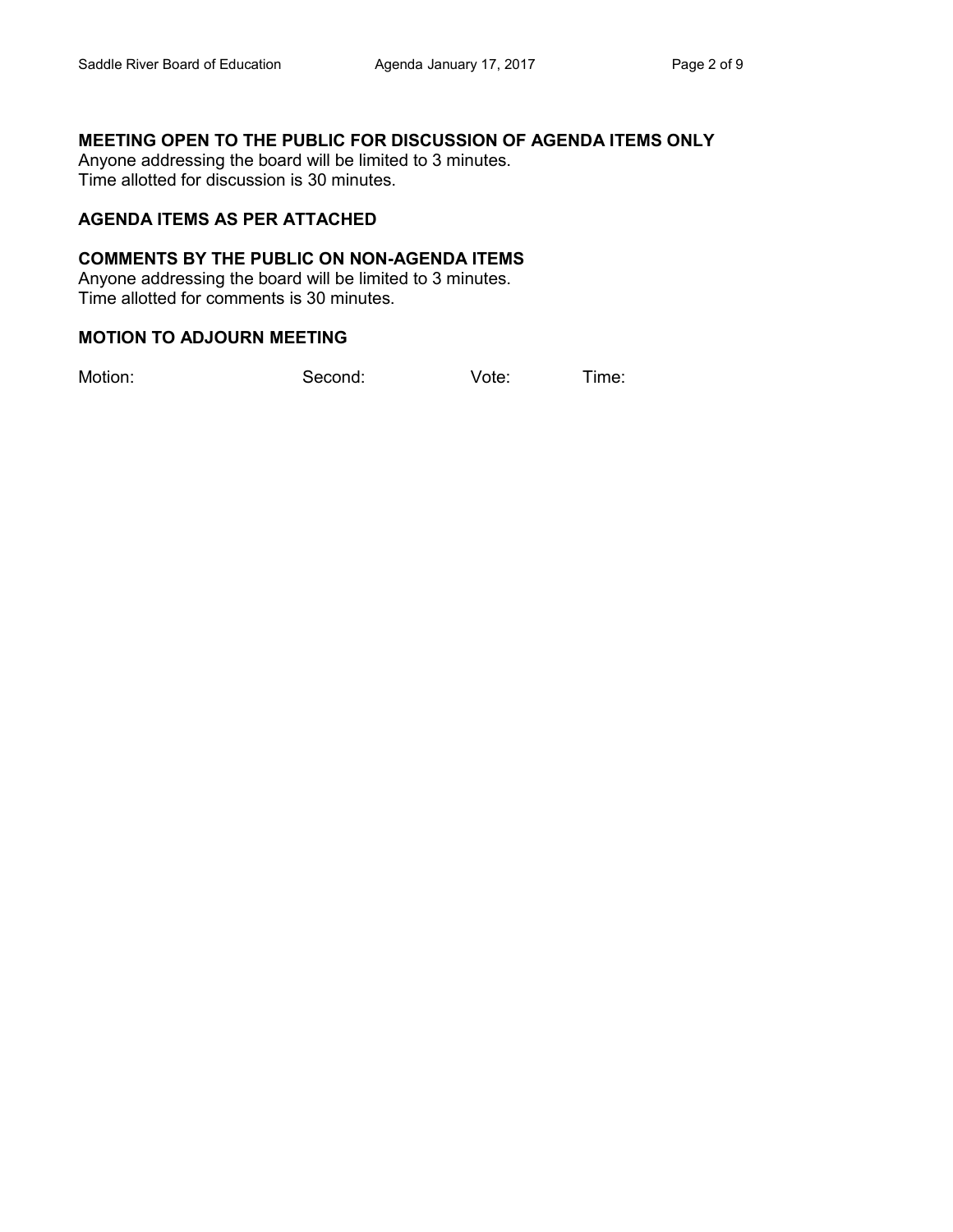# **SADDLE RIVER BOARD OF EDUCATION TUESDAY, JANUARY 17, 2017 RESOLUTIONS – SUMMARY**

# **ADMINISTRATION**

- A-913 Adopt Saddle River School District 2017-2018 Calendar
- A-914 Re-Registration Program Final Report
- A-915 Establish Committees & Appointments -2017
- A-916 Use of School Resources Wandell School Education Foundation Annual Fundraiser

# **HUMAN RESOURCES**

- HR-1267 Hire Substitute Teachers/Substitute Teacher Aides 2016-2017
- HR-1268 Jeffrey Kresch Intramural Coordinator Stipend

# **EDUCATION**

- E-870 Evaluations
- E-871 Interpreting Services

### **FINANCE**

- F-2486 Payment of Bills January 2017
- F-2487 Appropriation Transfers December 2016
- F-2488 Line Item Certification
- F-2489 Board Secretary Report –December 2016
- F-2490 Treasurer Report December 2016
- F-2491 Agreement Treasurer's & Board Secretary's Reports December 2016
- F-2492 Authorization for Board Secretary to Pay Bills
- F-2493 Revision of Resolution #F2440 Additional Funding Non-Public Technology Aid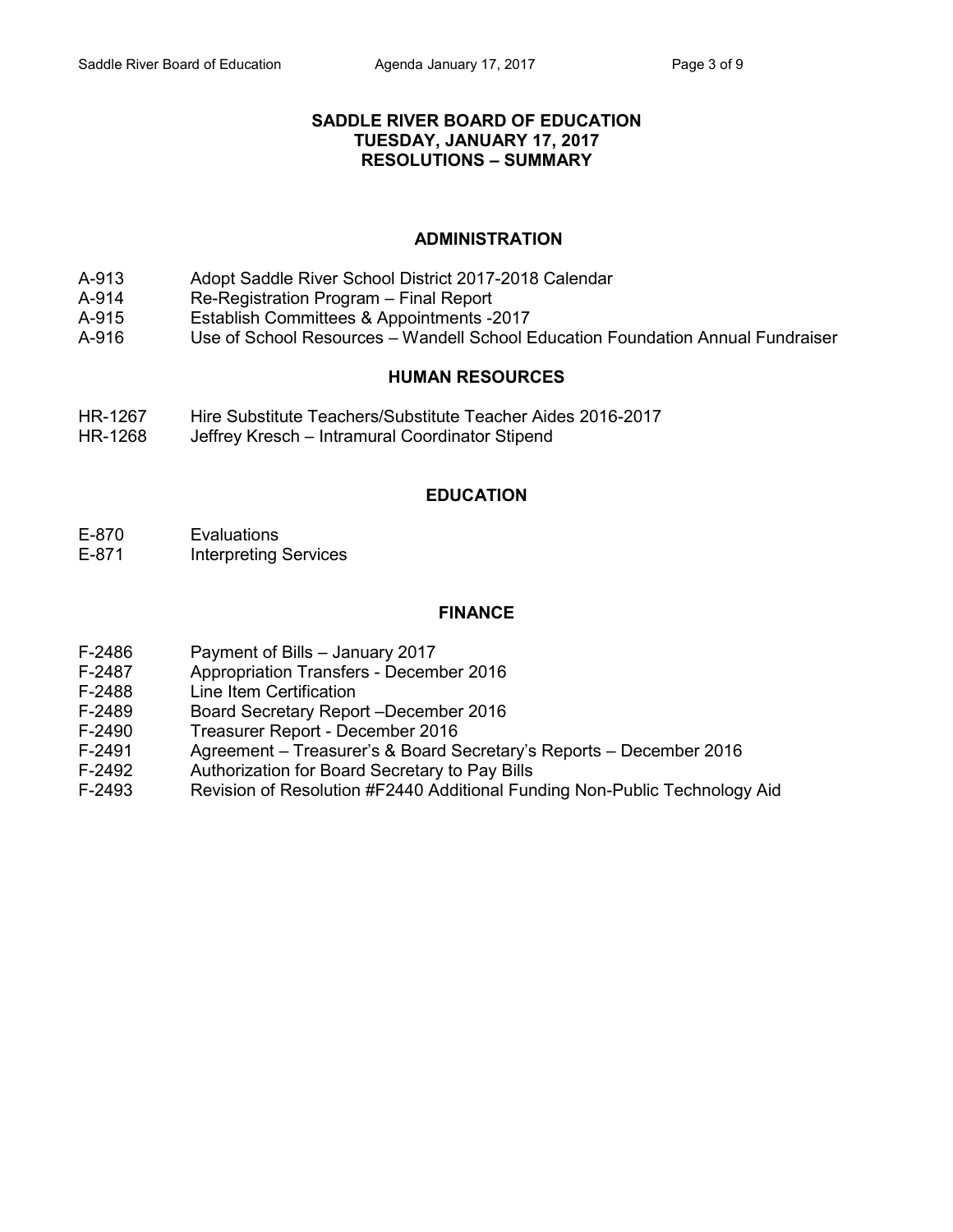# **ADMINISTRATION**

### **COMMITTEE REPORTS**

- **1.** Board Communications Committee
- **2.** Liaison: Ramsey Board of Education
- **3.** Liaison: Northern Highlands Board of Education
- **4.** Home & School Association
- **5.** New Jersey School Boards Association/NJSBA Legislative Committee
- **6.** Policy Committee
- **7.** Liaison to Mayor and Council
- **8.** Blue Ribbon Committee
- **9.** Ad Hoc Anniversary Committee
- **10.** Negotiations Committee

# **A-913 ADOPT SADDLE RIVER SCHOOL DISTRICT 2017-2018 CALENDAR**

BE IT RESOLVED that the Saddle River Board of Education adopts the 2017-2018 calendar.

# **A-914 RE-REGISTRATION PROGRAM - FINAL REPORT**

BE IT RESOLVED that the Saddle River Board of Education approves the final report of the Reregistration Program.

# **A-915 ESTABLISH COMMITTEES AND APPOINTMENTS - 2017**

BE IT RESOLVED that the Saddle River Board of Education establishes the following standing and AdHoc committees and approves the appointments of committee chairpersons and members:

| Committee                                      | Chairperson    | <b>Board Member</b> |  |
|------------------------------------------------|----------------|---------------------|--|
| Finance/Budget                                 | Mr. Weng       | Ms. Valency         |  |
| <b>Board Communications</b>                    | Mr. Lasalandra | Ms. Egan            |  |
| Technology                                     | Mr. Lasalandra | Ms. Valency         |  |
| Curriculum                                     | Ms. Connolly   | Ms. Egan            |  |
| Renovation                                     | Mr. Lasalandra | Ms. Valency         |  |
| <b>Wandell School Recreation</b>               | Mr. Lasalandra | Ms. Connolly        |  |
| Liaison: Ramsey Board of Education             | Ms. Valency    | Ms. Egan            |  |
| Liaison: Northern Highlands Board of Education | Ms. Connolly   |                     |  |
| Home and School Association                    | Ms. Egan       | Ms. Valency         |  |
| <b>NJSBA Delegate</b>                          | Ms. Valency    |                     |  |
| <b>NJSBA Legislative</b>                       | Ms. Connolly   |                     |  |
| Policy                                         | Mr. Lasalandra | Ms. Egan            |  |
| Health, Well-being, Safety and Transportation  | Ms. Connolly   | Ms. Egan            |  |
| <b>Negotiations</b>                            | Mr. Weng       | Ms. Valency         |  |
| Superintendent Search                          | Mr. Weng       | Board as a Whole    |  |
| Liaison to Mayor and Council                   | Mr. Weng       |                     |  |
| <b>Blue Ribbon</b>                             | Ms. Egan       | Mr. Weng            |  |
| Ad Hoc Anniversary Committee                   | Ms. Connolly   | Mr. Lasalandra      |  |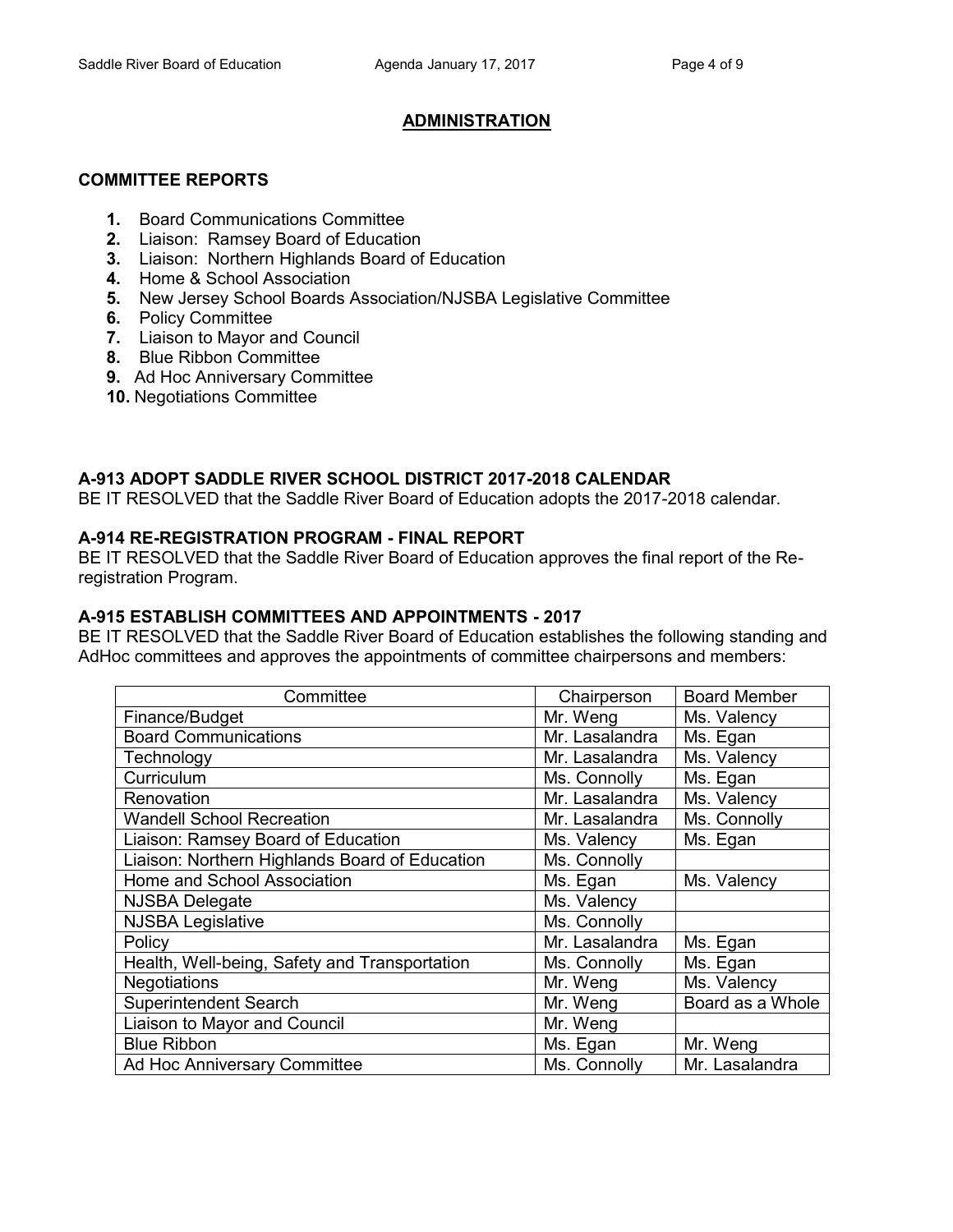# **A-916 USE OF SCHOOL RESOURCES – WANDELL SCHOOL EDUCATION FOUNDATION ANNUAL FUNDRAISER**

BE IT RESOLVED to approve the use of Wandell School resources for the Wandell School Education Foundation annual fundraiser March 9, 2017 as follows:

• School phone system welcome message

#### ALL ADMINISTRATION MOTIONS BUNDLED FOR SINGLE VOTE:

Motion: Second: Discussion: Roll Call Vote: JC: PE: JL: TV: TW: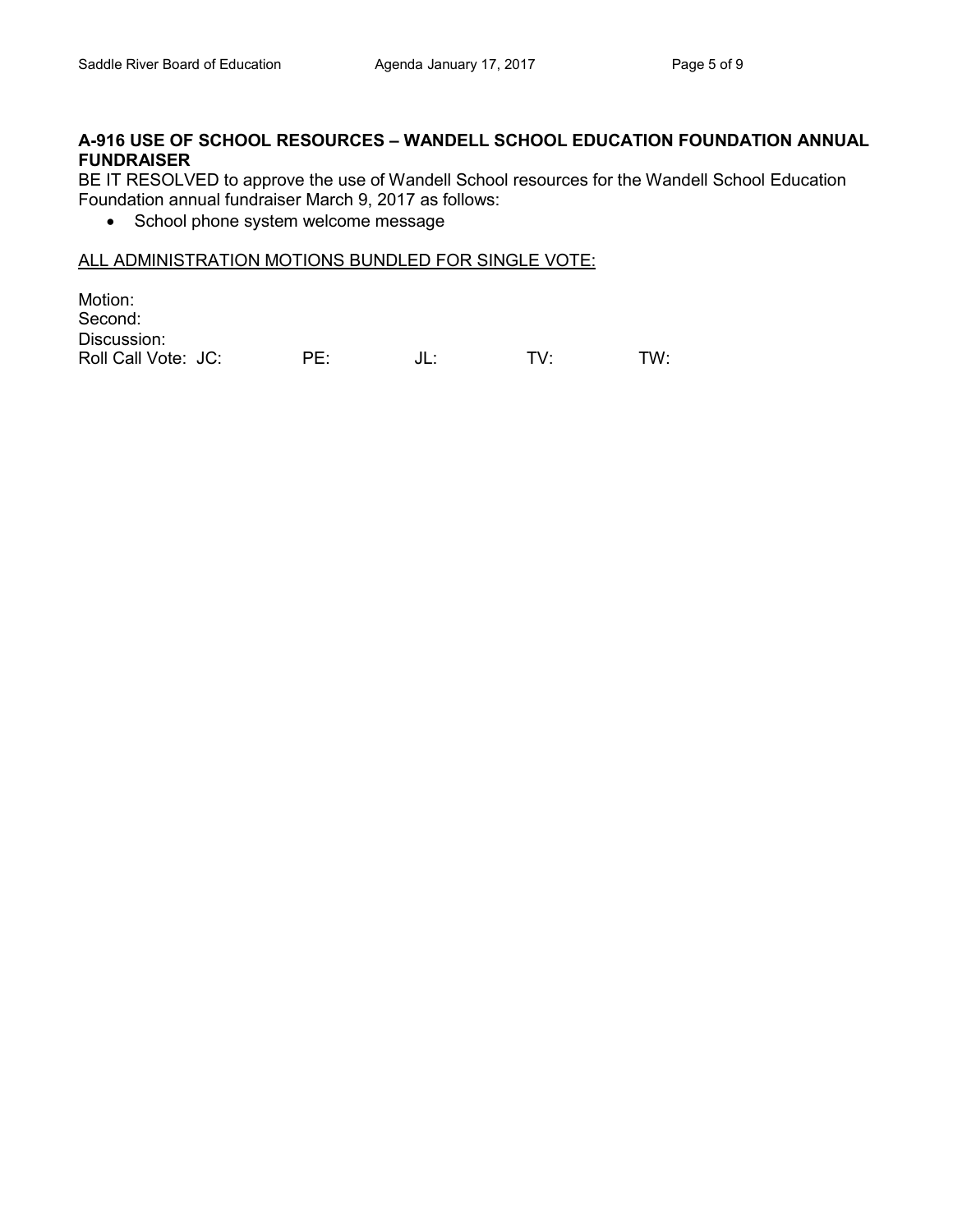# **HUMAN RESOURCES**

#### **COMMITTEE REPORTS**

1. Superintendent Search

### **HR-1267 HIRE SUBSTITUTE TEACHERS/SUBSTITUTE TEACHER AIDES 2016-2017**

BE IT RESOLVED that, upon recommendation of the Superintendent, the Saddle River Board of Education approves the hiring of the following individuals as substitute teachers/substitute teacher aides for the 2016-2017 school year:

- Jean Graham
- Anthony LaGrega
- Cindy Spence

#### **HR-1268 JEFFREY KRESCH – INTRAMURAL COORDINATOR STIPEND**

BE IT RESOLVED that, upon recommendation of the Interim Superintendent the Saddle River Board of Education approves Jeffrey Kresch as Wandell School Intramural Coordinator from January to March 2017 at a stipend of \$1,200, contingent upon sufficient student participation and sufficient funding.

| ALL HUMAN RESOURCES MOTIONS BUNDLED FOR SINGLE VOTE: |     |      |     |     |
|------------------------------------------------------|-----|------|-----|-----|
| Motion:                                              |     |      |     |     |
| Second:                                              |     |      |     |     |
| Discussion:                                          |     |      |     |     |
| Roll Call Vote: JC:                                  | PF∸ | JL : | TV. | TW∙ |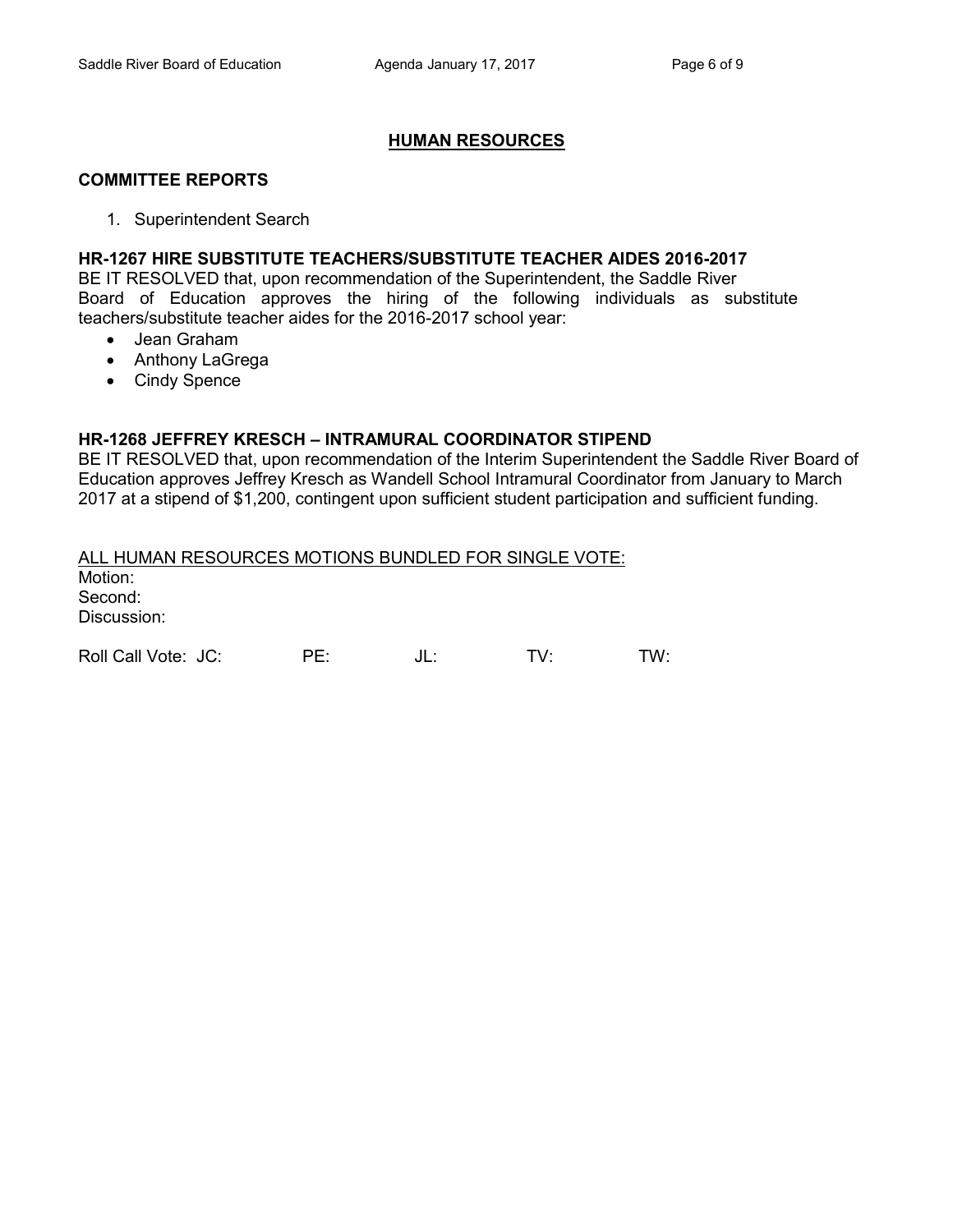# **EDUCATION**

### **COMMITTEE REPORTS**

- 1. Technology Committee
- 2. Curriculum Committee
- 3. Wandell School Recreation Committee
- 4. Health, Well-being, Safety and Transportation Committee

#### **E-870 EVALUATION**

BE IT RESOLVED, that the Saddle River Board of Education approves a developmental pediatric evaluation for special education students#A0044 to be provided at the Center for Child Development at a cost not to exceed \$675.

### **E-871 INTERPRETING SERVICES**

BE IT RESOLVED, that the Saddle River Board of Education approves interpreting services to be provided by Supreme Consultants, LLC for the purpose of a full Child Study Team Evaluation for Special Education Student #A0046 at the rate of \$47 per hour plus mileage, not to exceed \$450.

ALL EDUCATION MOTIONS BUNDLED FOR SINGLE VOTE: Motion: Second: Discussion:

Roll Call Vote: JC: PE: JL: TV: TW: TW: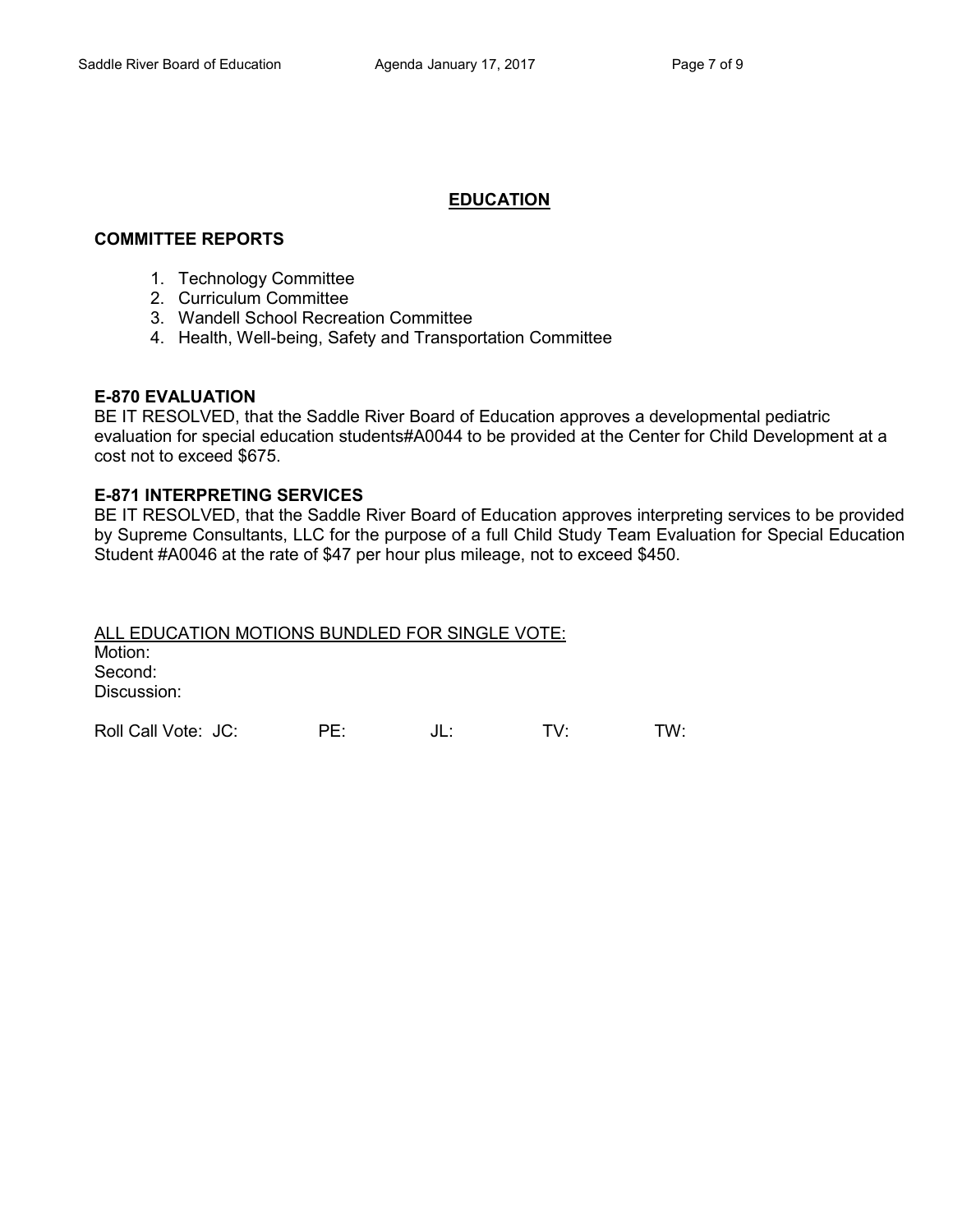# **FINANCE**

### **COMMITTEE REPORTS**

- 1. Finance/Budget Committee
- 2. Renovation Committee

### **F-2486 PAYMENT OF BILLS – JANUARY 2017**

BE IT RESOLVED that the payment of bills as per the attached January 2017 Bills and Claims list be approved.

### **F-2487 APPROPRIATION TRANSFERS – DECEMBER 2016**

BE IT RESOLVED that the appropriation transfers for the month of December 2016 be approved as follows:

| Account#                            |                                         | From |            | To  |            |
|-------------------------------------|-----------------------------------------|------|------------|-----|------------|
|                                     | 11-000-240-800-19 School Administration | \$   | 33.00      |     |            |
|                                     | 11-000-240-600-19 School Administration |      |            | \$  | 33.00      |
| 11-000-291-270-48 Employee Benefits |                                         |      | \$5,423.00 |     |            |
| 11-000-291-271-48 Employee Benefits |                                         |      |            |     | \$5,423.00 |
| 11-105-100-101-01 Pre K Salaries    |                                         | \$   | 135.00     |     |            |
| 11-105-100-101-21 Pre K Salaries    |                                         |      |            | \$  | 45.00      |
| 11-105-100-106-21 Pre K Salaries    |                                         |      |            | \$  | 90.00      |
| 11-000-219-800-40 CST               |                                         | \$   | 44.00      |     |            |
| 11-000-219-600-40 CST               |                                         |      |            | \$  | 44.00      |
|                                     | 11-000-261-420-44 Required Maintenance  |      | \$2,000.00 |     |            |
|                                     | 11-000-261-610-44 Required Maintenance  |      |            |     | \$2,000.00 |
|                                     | 11-000-240-800-19 School Administration | \$   | 18.00      |     |            |
|                                     | 11-000-240-580-19 School Administration |      |            | \$  | 18.00      |
|                                     |                                         | S    | 7,653.00   | \$. | 7,653.00   |

#### **F-2488 LINE ITEM CERTIFICATION**

BE IT RESOLVED that in compliance with NJAC 6:20-2A-10(e) that the Board of Education certifies that no major account or fund has been over-expended and that as of this report, sufficient funds are available to meet the District's financial obligations for the remainder of the fiscal year.

# **F-2489 BOARD SECRETARY REPORT – DECEMBER 2016**

BE IT RESOLVED that the attached Board Secretary Report for the month of December 2016 be approved.

#### **F-2490 TREASURER REPORT – DECEMBER 2016**

BE IT RESOLVED that the attached Report of the Treasurer for the month of December 2016 be approved.